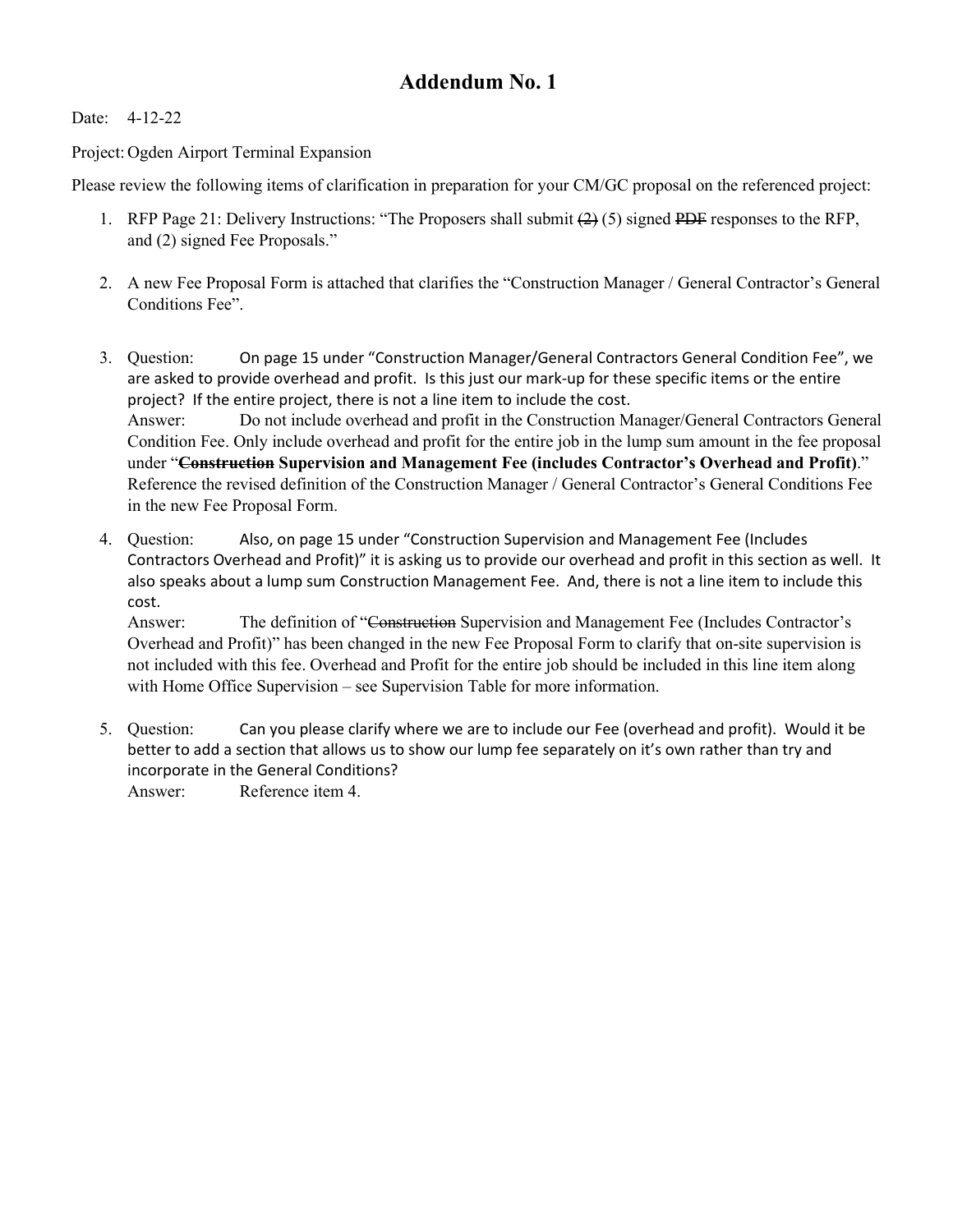## **Proposed Project Cost Form For Ogden Airport Terminal Expansion Project**

| NAME OF PROPOSER:                                                                                                                                                                                                                                                                                                                                                                                                  | DATE:                     |  |
|--------------------------------------------------------------------------------------------------------------------------------------------------------------------------------------------------------------------------------------------------------------------------------------------------------------------------------------------------------------------------------------------------------------------|---------------------------|--|
| The undersigned, responsive to the "Ogden Airport Terminal Expansion Project" - CM/GC Requestfor Proposals"<br>and in accordance with this "Request for Proposals" for the Project, propose the following Fees at the prices stated<br>below. This price is to cover all expenses incurred in the performance of the services as outlined herein and in our<br>proposal of which this Project Cost Form is a part: |                           |  |
| I/We acknowledge receipt of the following Addenda: _____________________________                                                                                                                                                                                                                                                                                                                                   |                           |  |
| Design Phase (Pre-Construction) Services Fee - For all work during the pre-construction (Design Phase) period,<br>I/we agree to perform for the lump sum of:                                                                                                                                                                                                                                                       |                           |  |
|                                                                                                                                                                                                                                                                                                                                                                                                                    | $DOLLARS$ (\$             |  |
| (In case of discrepancy, written amount shall govern)                                                                                                                                                                                                                                                                                                                                                              |                           |  |
| with executing the Work as a part of the Construction Phase of the Contract, I/we agree to perform for the LUMP<br>SUM of:<br>(In case of discrepancy, written amount shall govern)                                                                                                                                                                                                                                | $DOLLARS$ ( $\frac{1}{2}$ |  |
|                                                                                                                                                                                                                                                                                                                                                                                                                    |                           |  |
| WHICH IS BASED UPON A MONTHLY GENERAL CONDITIONS COST OF:                                                                                                                                                                                                                                                                                                                                                          |                           |  |
|                                                                                                                                                                                                                                                                                                                                                                                                                    | DOLLARS/MONTH (\$         |  |
| (In case of discrepancy, written amount shall govern)                                                                                                                                                                                                                                                                                                                                                              |                           |  |
| <b>Construction Supervision and Management Fee (includes Contractor's Overhead and Profit)</b> - For all work<br>during the Construction Phase of the Contract for the supervision and management of the Project, I/we agree to<br>perform for the sum of:                                                                                                                                                         |                           |  |
|                                                                                                                                                                                                                                                                                                                                                                                                                    | DOLLARS (\$               |  |
| (In case of discrepancy, written amount shall govern)                                                                                                                                                                                                                                                                                                                                                              |                           |  |

Number of months expected:

*WHICH IS BASED UPON A MONTHLY COST OF:*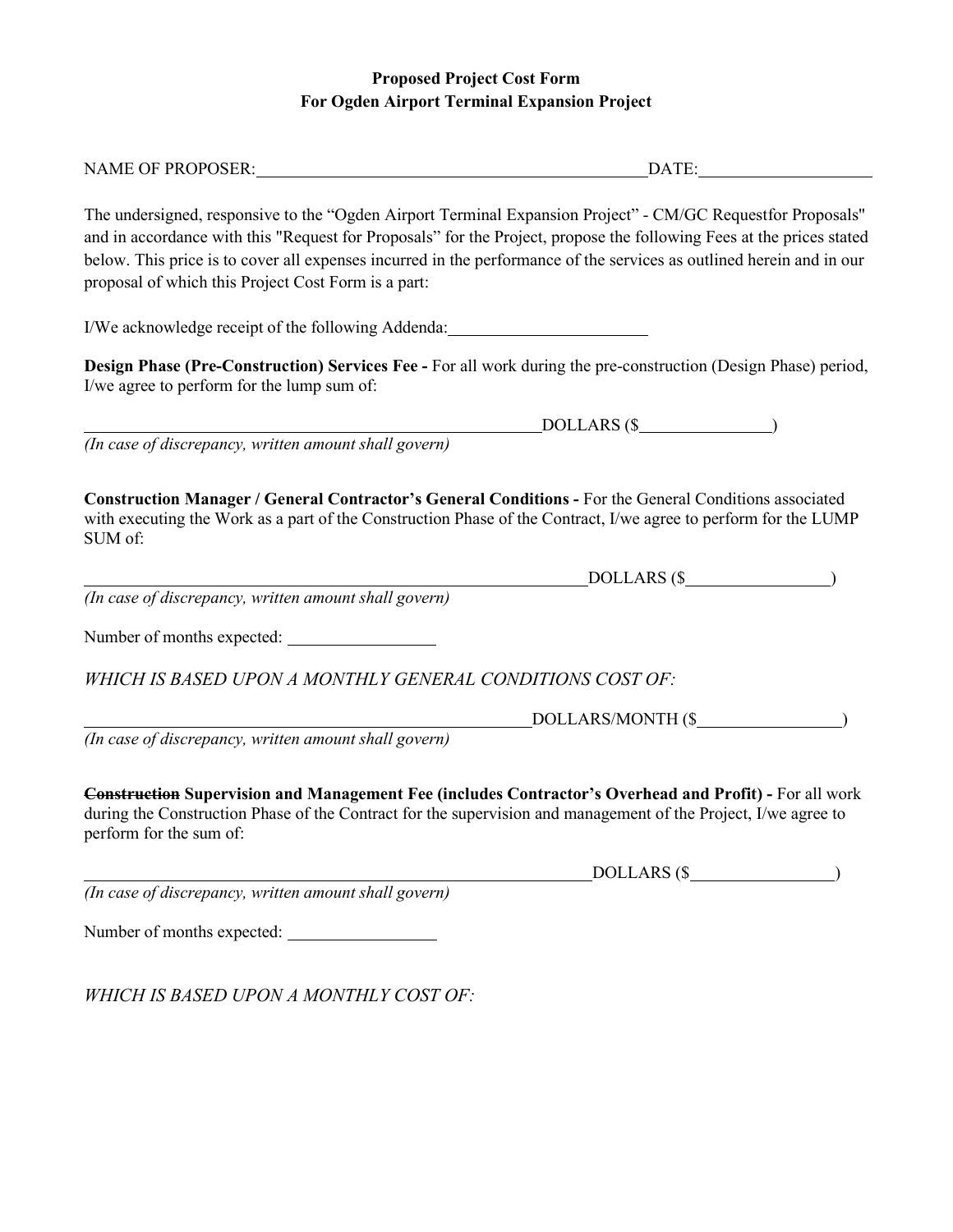DOLLARS/MONTH (\$

*(In case of discrepancy, written amount shall govern)*

**Contractor's Performance & Payment Bond and Insurance -** For all work during the Construction Phase of the Contract, I/we agree to provide Bond & Insurance coverage based upon the indicated percentage of the Cost of Construction (agreed upon GMP):

 $PERCENT$  ( $\frac{\%}{\%}$ )

*(In case of discrepancy, written amount shall govern)*

## **Construction Supervision Fees**

*(This table includes fees that apply to either General Conditions On-site personnel, or if not 100% of time, then applies to the Supervision and Management Fee)*

| Category                | <b>Conditions</b>          | Cost/<br><b>Month</b> | <b>Total</b> | $%$ of<br>time |
|-------------------------|----------------------------|-----------------------|--------------|----------------|
| <b>Supervision Fees</b> |                            |                       |              |                |
| <b>Project Staff</b>    | <b>Director</b>            |                       |              |                |
| Project Staff           | Estimator(s)               |                       |              |                |
| Project Staff           | <b>Job Cost Accountant</b> |                       |              |                |
| Project Staff           | Project Administrator      |                       |              |                |
| <b>Project Staff</b>    | Project Engineer           |                       |              |                |
| Project Staff           | Project Manager            |                       |              |                |
| <b>Project Staff</b>    | Safety Manager             |                       |              |                |
| Project Staff           | Scheduling                 |                       |              |                |
| Project Staff           | Superintendent             |                       |              |                |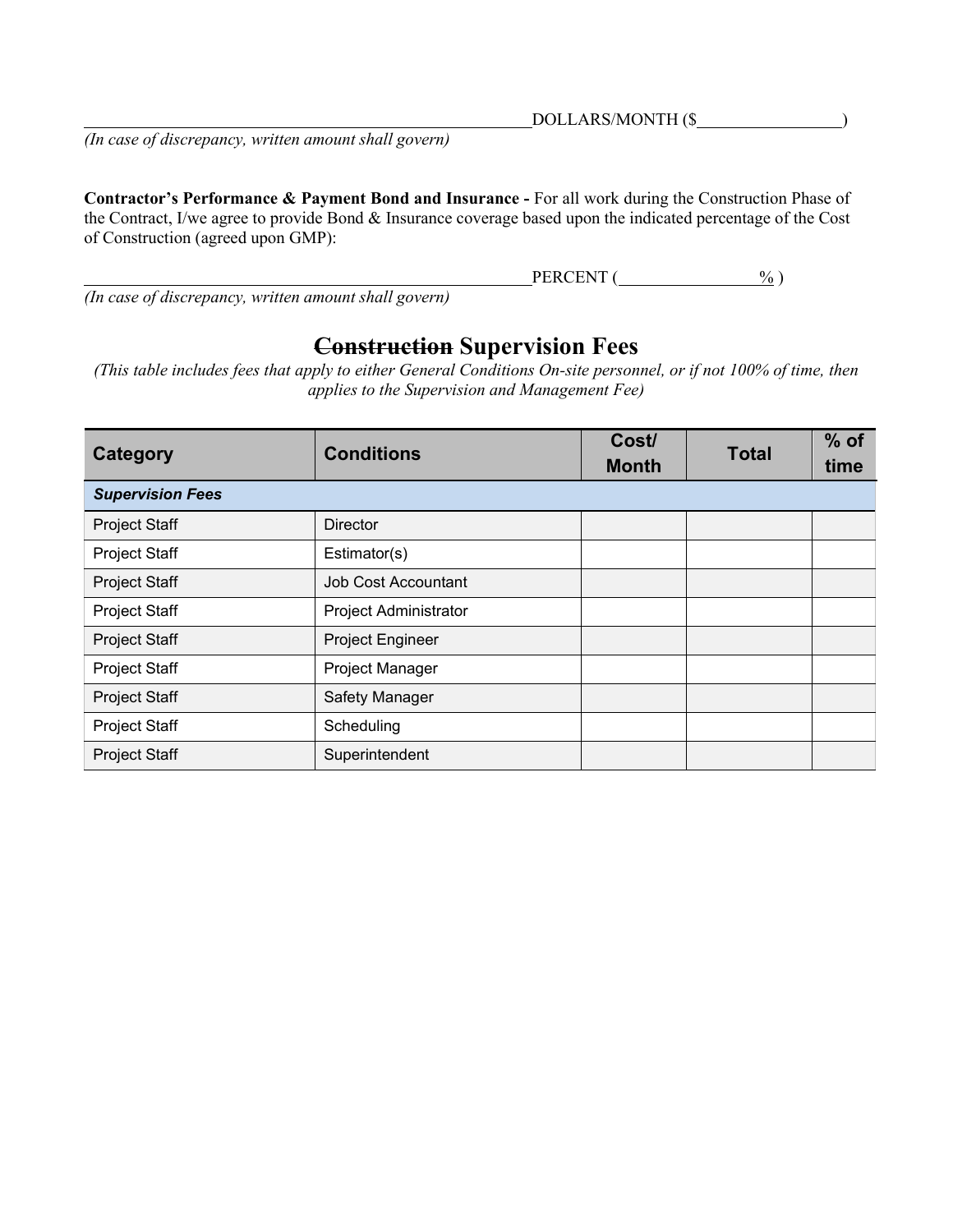## **General Conditions**

| <b>Category</b>                           | <b>Conditions</b>                           | Cost/<br><b>Month</b>       | <b>Total</b> | $%$ of<br>time |
|-------------------------------------------|---------------------------------------------|-----------------------------|--------------|----------------|
| <b>General Conditions</b>                 |                                             |                             |              |                |
| <b>Field Office</b>                       | Jobsite Trailer                             |                             |              |                |
| <b>Field Office</b>                       | <b>Office Supplies</b>                      |                             |              |                |
| <b>Field Office</b>                       | <b>Plan Printing</b>                        |                             |              |                |
| <b>Field Office</b>                       | Potable Water                               |                             |              |                |
| <b>Site Communications</b>                | <b>Construction Signs</b>                   |                             |              |                |
| <b>Site Communications</b>                | <b>Jobsite Communications</b>               |                             |              |                |
| Clean-Up                                  | Dumpster/Trash Removal                      |                             |              |                |
| Clean-Up                                  | <b>Erosion Control/SWPPP</b>                |                             |              |                |
| Clean-Up                                  | Final Clean - Site                          |                             |              |                |
| Clean-Up                                  | General Clean-Up                            |                             |              |                |
| Clean-Up                                  | <b>Street Cleaning</b>                      |                             |              |                |
| Clean-Up                                  | <b>Street Washing &amp; Dust Mitigation</b> |                             |              |                |
| Clean-Up                                  | <b>SWPPP Maintenance &amp; Inspections</b>  |                             |              |                |
| Mobilization                              | Access Roads & Temp Parking                 |                             |              |                |
| Mobilization                              | <b>General Mobilization</b>                 |                             |              |                |
| Mobilization                              | Mobilize/Demobilize                         |                             |              |                |
| Other                                     | Site Survey/Staking                         |                             |              |                |
| Other                                     | <b>Small Tools &amp; Consumables</b>        |                             |              |                |
| Other                                     | Specialty Tool & Equipment                  |                             |              |                |
| Other                                     | <b>Winter Conditions</b>                    | <b>Negotiated Allowance</b> |              |                |
| Safety & Site Security                    | <b>Fire Protection</b>                      |                             |              |                |
| Safety & Site Security                    | <b>First Aid Supplies</b>                   |                             |              |                |
| Safety & Site Security                    | Perimeter Jobsite Fencing                   |                             |              |                |
| Safety & Site Security                    | Safety Officer & Site Safety                |                             |              |                |
| Safety & Site Security                    | Silt Fence Install                          |                             |              |                |
| Safety & Site Security                    | <b>Site Security</b>                        |                             |              |                |
| Safety & Site Security                    | <b>Traffic Control</b>                      |                             |              |                |
| <b>Temporary Facilities</b>               | Portable Restrooms                          |                             |              |                |
| <b>Temporary Facilities</b>               | Temp Storage Container                      |                             |              |                |
| <b>Temporary Utilities &amp; Services</b> | Lights & Electric Consumption               |                             |              |                |
| <b>Temporary Utilities &amp; Services</b> | <b>Temporary Heat</b>                       |                             |              |                |
| <b>Temporary Utilities &amp; Services</b> | <b>Temporary Water Meter</b>                |                             |              |                |
| <b>Temporary Utilities &amp; Services</b> | <b>Temporary Power</b>                      |                             |              |                |
| <b>Temporary Utilities &amp; Services</b> | <b>Temporary Water</b>                      |                             |              |                |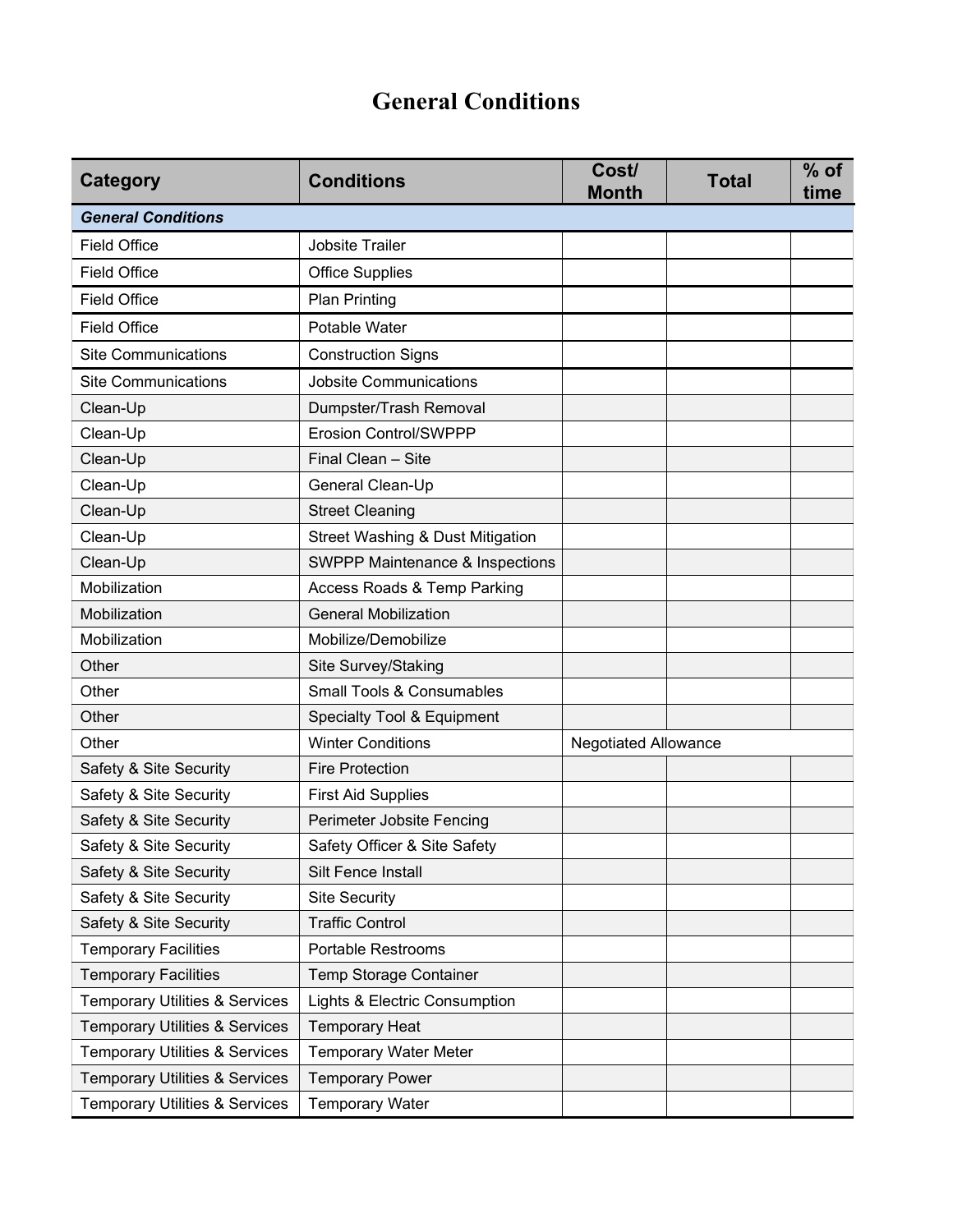**Design Phase (Pre-Construction) Services Fee -** This lump sum fee consists of all costs for the CM/GC to provide the required services of the Pre-Construction Phase, except pre-authorized, out-of-state travel. No other reimbursement cost will be allowed or considered in addition to this fee.

**Construction Manager / General Contractor's General Conditions Fee -** This lump sum fee shall consist of general condition costs *detailed above* and includes overhead (e.g., home office), profit, and *all temporary costs and on-site management* personnel who will be managing theproject during bidding, construction, and closeout, including the warranty period of one-year. This fee includes allGeneral Conditions.

**Construction Supervision and Management Fee (Includes Contractor's Overhead and Profit)-** This is a per month cost to the project from notice to proceed to final completion for the CM/GC's home office on site management/ supervision team (project manager, superintendent, etc.). All services and personnel not specifically identified as aConstruction Supervision Cost will be part of the lump sum Construction Management Fee. This cost does not include General Conditions or people performing the actual construction activities.

**Contractor Change Order Markup -** For all work added to the contract by Change Order above and beyond the Construction Budget, I/we agree to add not more than **5%** to the subcontractor/supplier costs for the additional work. Contractor shall be entitled to additional General Conditions costs if there is documented justification for a schedule adjustment (i.e. documented impact to critical path activities). An adjustment to the schedule will be accepted only after any allocated schedule "float" has been used.

**Self-performed work Markup -** This is a fixed percentage markup that will be applied to the cost for the CM/GC's actual labor plus burden cost, material costs, and equipment costs for self-performed work. this work must be billed for actual cost incurred, plus the Self Performed Work Markup. Actual costs for self-performed work will be subject to audit. No billing rates will be allowed. The Contractor must bid its self-performed work. The Contractor's bid will then be evaluated by the Ogden City and Design Consultant and must be determined to be the best value bid for the work to be awarded to the Contractor. The cost of any work that is self-performed will be part of the established GMP.

**Owner's Liquidated Damages Clause:** I/We guarantee that the Work will be Complete, including punch-list items, within the negotiated time frame after receipt of the Notice to Proceed, should I/we be the successful proposer, and agree to pay Liquidated Damages in the amount of **\$500** per calendar day for each day after expiration of the Contract Time as stated in the CM/GC Agreement.

**Ogden City's Construction Budget:** The Ogden City's Construction Budget for this project is approximately **\$7,500,000**. With the cooperation of Ogden City, and Ogden City's contracted Design Team, the undersigned will continue to work with due diligence to provide a Guaranteed Maximum Price (GMP) withinthe overall Construction Budget.

The undersigned Contractor's License Number for Utah is

This bid shall be good for 45 days after bid submission**.**

Upon receipt of Notice of Award of this bid, the undersigned agrees to execute the contract within fifteen (15) days, unless a shorter time is specified in the Contract Documents, and deliver acceptable Performance and Payment bonds in the prescribed form in the amount of 100% of the Contract Sum for faithful performance of the contract upon final agreement of a GMP.